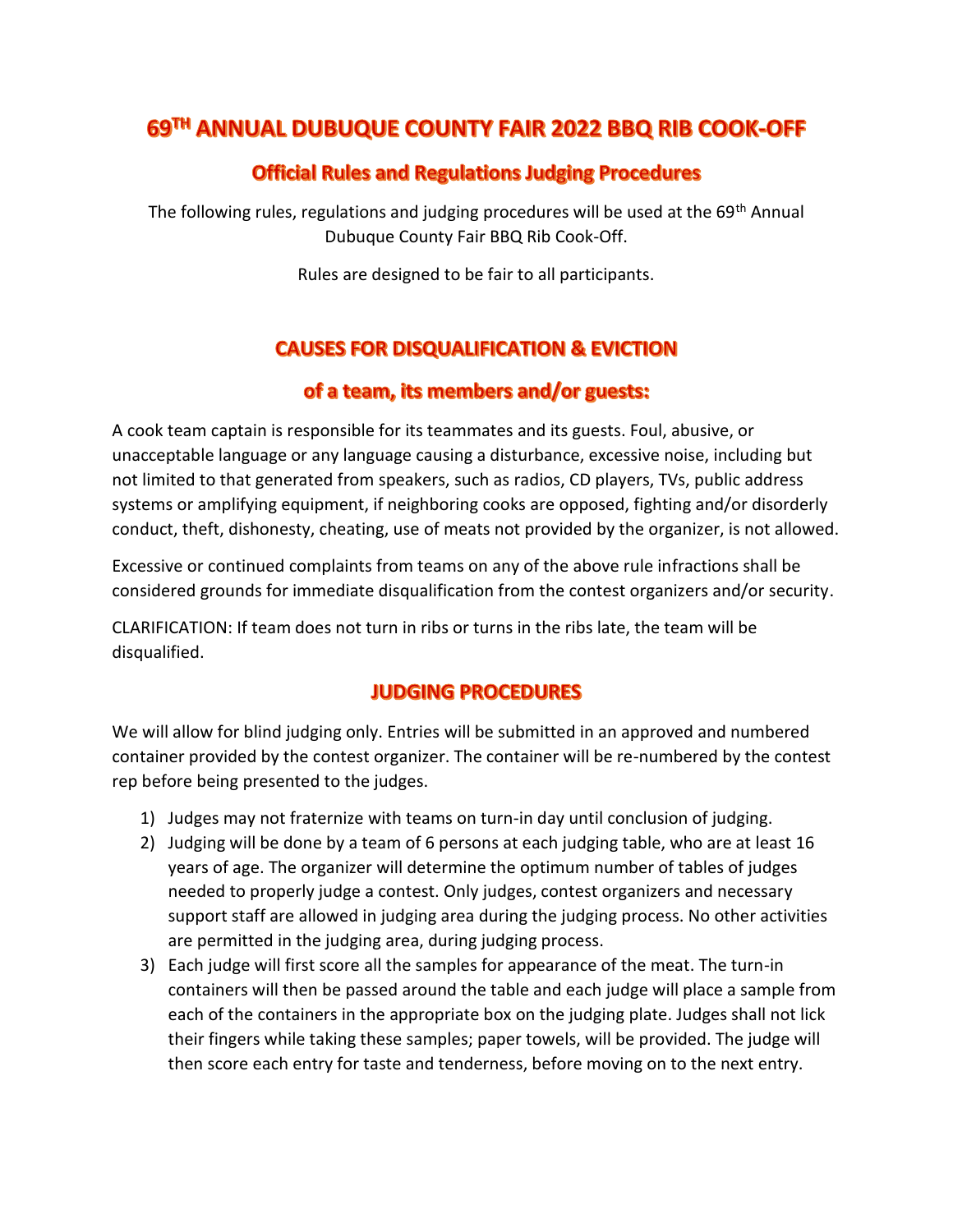- 4) The scoring system is from 9 to 2, all whole numbers between one and ten may be used to score an entry. 9 excellent, 8 very good, 7 good, 6 above average, 5 average, 4 below average, 3 bad, 2 inedible. All judges will give a one (1) in appearance for prohibited garnish, pooled sauce or less than 6 samples of meat.
- 5) All judges will give a one (1) in all criteria for a marked turn-in container, or a foreign object in the container. All judges not receiving a sample will give a one (1) in all criteria.
- 6) The weighing factors for the point system are: Appearance .5600, Taste 2.2972, Tenderness – 1.1428. The low score will be thrown out. Results will be tallied. If there is a tie in one of the categories, it will be broken, as follows: The scores will be compared (counting all five judges) for the highest cumulative scores in taste, then tenderness, then appearance. If still tied, then the low score, which was thrown out, will be compared and the higher of the low scores will break the tie. If still tied, then a coin toss will be used. In the event of lost, destroyed, or missing score cards, the remaining score cards will be averaged in each category and those averages shall be used as the missing scores on replacement score cards. After there are six total score cards, the normal procedure will be followed for dropping the low score. These correct scores will be the official scores for this contest purpose.
- 7) Total pints per entry will determine the champion ribs.

#### **2022 RULES AND REGULATIONS**

- 1) The decision and interpretation of the rules and regulations are at the discretion of the contest organizers. Their decisions and interpretations are final to the extent consistent with the rules.
- 2) Each team shall consist of a chief cook and as many assistants as the chief cook deems necessary. Chief cooks and/or assistant cooks may only cook for their designated team at the contest they are attending.
- 3) Each team will be assigned a cooking space. Pits, cookers, props, trailers, motor homes, vehicles, tents, and any other equipment (including generators) shall not exceed the boundaries of the team's assigned cooking space. Teams shall not share an assigned cooking space or cooking device.
- 4) Contestants shall provide all needed equipment, supplies and electricity, except as arranged for in advance. Contestants must adhere to all electrical, fire and other codes. A fire extinguisher shall be near all cooking devices.
- 5) It is the responsibility of the contestant to see that the team's assigned cooking space is clean and orderly following the contest. All fires must be put out, pits filled (if allowed by contest organizer), and all equipment removed from the site. It is imperative that clean-up be thorough.
- 6) All types of grills or cookers are permitted. No open pits or holes are permitted. Fires shall not be built on the ground.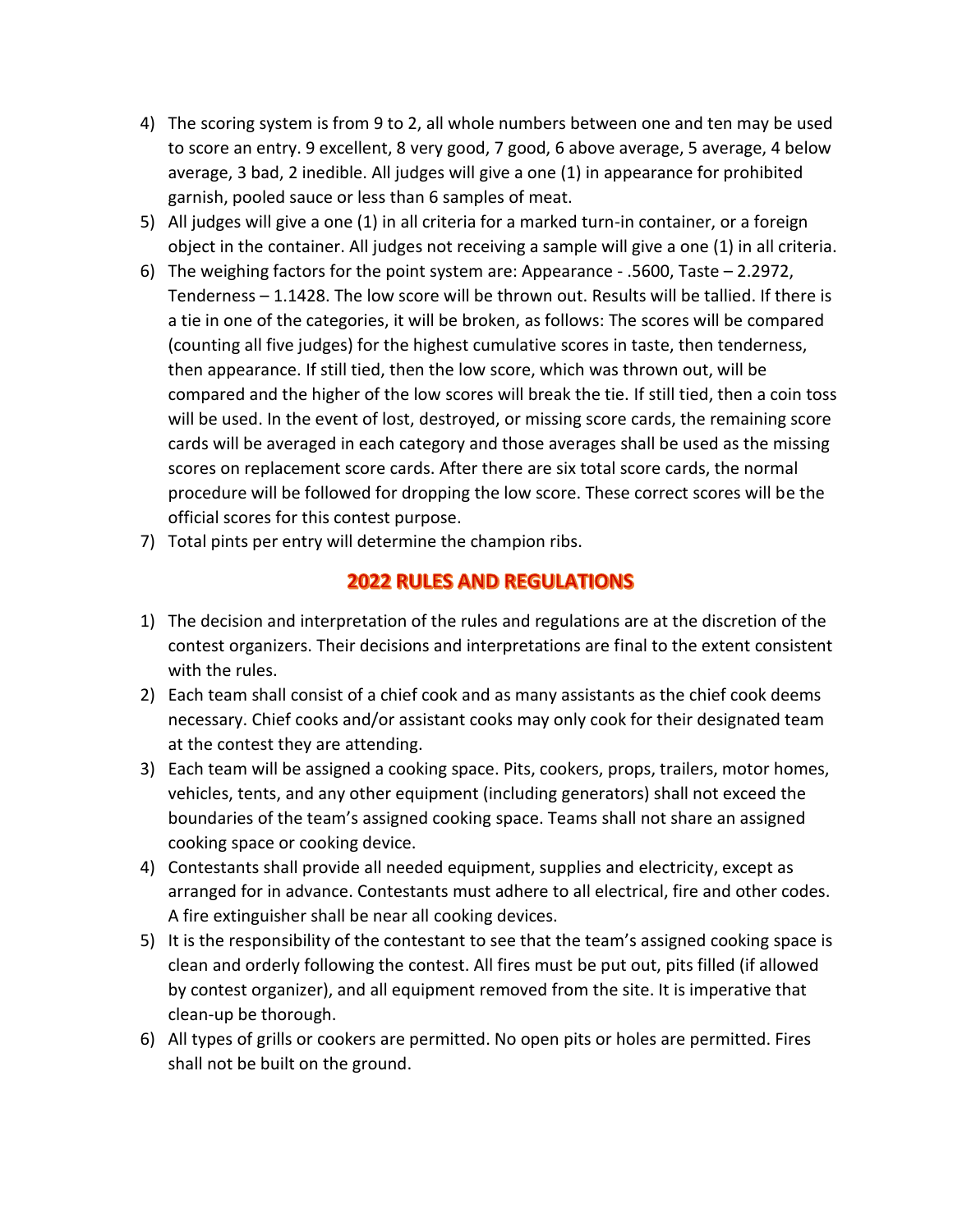- 7) The organizer will provide the meat and it will be given out upon check-in. You may not use meat that was not inspected and provided by the contest organizer. All competition meat shall start out raw. When the contest organizer supplies the meat, the contestant is required to enter only that meat. Meat not meeting these qualifications shall be disqualified, not allowed to be turned in, and not judged, and receives no score.
- 8) Each team is required to cook a minimum of six (9) racks of ribs. PORK RIBS: Ribs shall include the bone.
- 9) Turn-in time is promptly at 3:00pm in the designated turn-in area. The allowable turn-in time will be five (5) minutes before to five (5) minutes after the posted time with no tolerance. A late turn-in will not be accepted and will receive a zero (0) in all criteria.
- 10) Garnish is optional. If used, it is limited to chopped, sliced, shredded or whole leaves of fresh green lettuce, curly green kale, curly parsley, flat leaf parsley and/or cilantro. PROHIBITED GARNISHES ARE: lettuce cores, kale stems and other vegetation, INCLUDING BUT NOT LIMITED TO: endive and red-tipped lettuce. "PROHIBITED" garnish shall receive a penalty score of one (1) on appearance.
- 11) Sauce is optional. If used, it shall be applied directly to the meat and not be pooled or puddled in the container. No side sauce containers will be permitted in the turn-in container. Chunky sauce will be allowed. Chunks are to be no larger than a fine dice, approximately 1/8 inch cubed. Sauce violations shall receive a penalty score of one (1) on appearance.
- 12) Entries will be submitted in an approved number container, provided by the contest organizer. The number must be on top of the container at turn-in.
- 13) The container shall not be marked in any way so as to make the container unique or identifiable. Aluminum foil, toothpicks, skewers, foreign material, and/or stuffing are prohibited in the container. Marked entries or containers with the above listed material will receive a one (1) in all criteria from all judges and disqualified.
- 14) Each contestant must submit at least six (6) portions of meat in an approved container. Ribs shall be turned in bone-in. Judges may not cut, slice, or shake apart to separate pieces. If there is not enough meat for each judge to sample, the shorted judge(s) will score a one (1) on all criteria, and the judges having samples will change the appearance score to one (1) as a penalty.
- 15) The following cleanliness and safety rules will apply:
	- a. No use of any tobacco products while handling meat.
	- b. Cleanliness of the cook, assistant cooks, cooking device(s) and the team's assigned cooking space is required.
	- c. Shirt and shoes are required to be worn.
	- d. Sanitizing of the work area should be implemented with the use of a bleach/water rinse (one cap/gallon of water). Each contestant will provide a separate container for washing, rinsing, and sanitizing of utensils.
	- e. First aid is not required to be provided by the contestant, except at the election of the contest organizer.